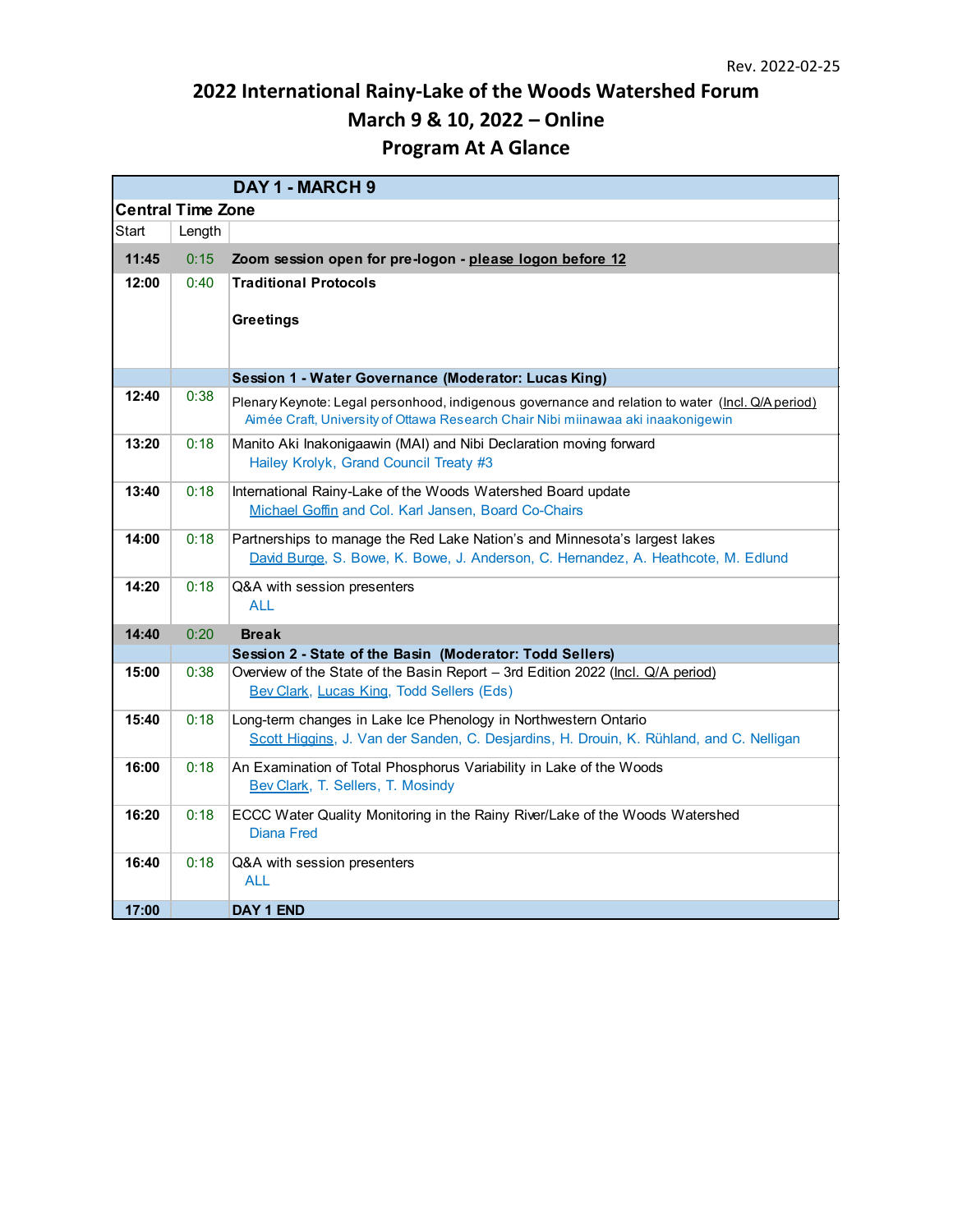## **2022 International Rainy-Lake of the Woods Watershed Forum March 9 & 10, 2022 – Online Program At A Glance**

|                          |                                                     | DAY 2 - MARCH 10                                                                                                                                                                                                                                                                                     |  |  |  |  |  |
|--------------------------|-----------------------------------------------------|------------------------------------------------------------------------------------------------------------------------------------------------------------------------------------------------------------------------------------------------------------------------------------------------------|--|--|--|--|--|
| <b>Central Time Zone</b> |                                                     |                                                                                                                                                                                                                                                                                                      |  |  |  |  |  |
| Start                    | Length                                              |                                                                                                                                                                                                                                                                                                      |  |  |  |  |  |
| 8:15                     | 0:15                                                | Zoom session open for pre-logon - please logon before 08:30                                                                                                                                                                                                                                          |  |  |  |  |  |
| 8:30                     | 0:10                                                | Day 2 Welcome and Introductions                                                                                                                                                                                                                                                                      |  |  |  |  |  |
|                          | Session 3 - Nutrients 1 (Moderator: Jesse Anderson) |                                                                                                                                                                                                                                                                                                      |  |  |  |  |  |
| 8:40                     | 0:18                                                | Erosion in the Little Fork River - accounting for near-channel and watershed sources of<br>sediment and sediment-bound phosphorus using sediment budget and fingerprinting methods<br>Anna Baker, F. Fitzpatrick, M. Kennedy, S. Soderman, P. Norvitch, A. Kasun, K. Gran,<br>J. Anderson, K. Stroom |  |  |  |  |  |
| 9:00                     | 0:18                                                | Proposed Study of Rainy River sediment-bound phosphorus as a potential driver of<br>Lake-of-the-Woods Algal Blooms<br>Anna Baker, A. Heathcote, M. Edlund, F. Fitzpatrick, M. Kennedy, J. Anderson, K. Stroom,<br>S. Soderman, P. Norvitch, M. Hirst, P. Reneau                                      |  |  |  |  |  |
| 9:20                     | 0:18                                                | Phosphorus in atmospheric deposition - importance for lake vs. watershed budgets<br>M. Catherine Eimers, Shaun A. Watmough, Andrew J. Williams and Michael J. Paterson                                                                                                                               |  |  |  |  |  |
| 9:40                     | 0:18                                                | Nitrogen fixation may offset nitrogen demands in Lake of the Woods cHABs<br>Kaela E. Natwora, Cody S. Sheik, Adam Heathcote, and Mark Edlund                                                                                                                                                         |  |  |  |  |  |
| 10:00                    | 0:18                                                | Q&A - With Nutrient 1 session presenters<br><b>ALL</b>                                                                                                                                                                                                                                               |  |  |  |  |  |
| 10:20                    | 0:20                                                | <b>Break</b>                                                                                                                                                                                                                                                                                         |  |  |  |  |  |
|                          |                                                     | Session 4 - Nutrients 2 (Moderator: Kayla Bowe)                                                                                                                                                                                                                                                      |  |  |  |  |  |
| 10:40                    | 0:18                                                | Rainy River-Lake of the Woods Southern Basin Update from MPCA<br>Mike Kennedy, Lindsey Krumrie, Amy Mustonen                                                                                                                                                                                         |  |  |  |  |  |
| 11:00                    | 0:18                                                | Environment and Climate Change Canada Nutrients Update<br>Daniel Rokitnicki-Wojcik                                                                                                                                                                                                                   |  |  |  |  |  |
| 11:20                    | 0:18                                                | Detachment, Dispersal, and Destinations of Floating Cattail Mats in Large Lake Environments<br>Steven K. Windels, Bryce T. Olson, Reid T. Plumb, Jerry Warmbold                                                                                                                                      |  |  |  |  |  |
| 11:40                    | 0:18                                                | Q&A - With Nutrient 2 session presenters<br><b>ALL</b>                                                                                                                                                                                                                                               |  |  |  |  |  |
| 12:00                    | 0:50                                                | <b>Virtual Lunch Break</b>                                                                                                                                                                                                                                                                           |  |  |  |  |  |

(Session 5 – Emerging Issues and Technologies 1 – starts at 13:10, see next page)